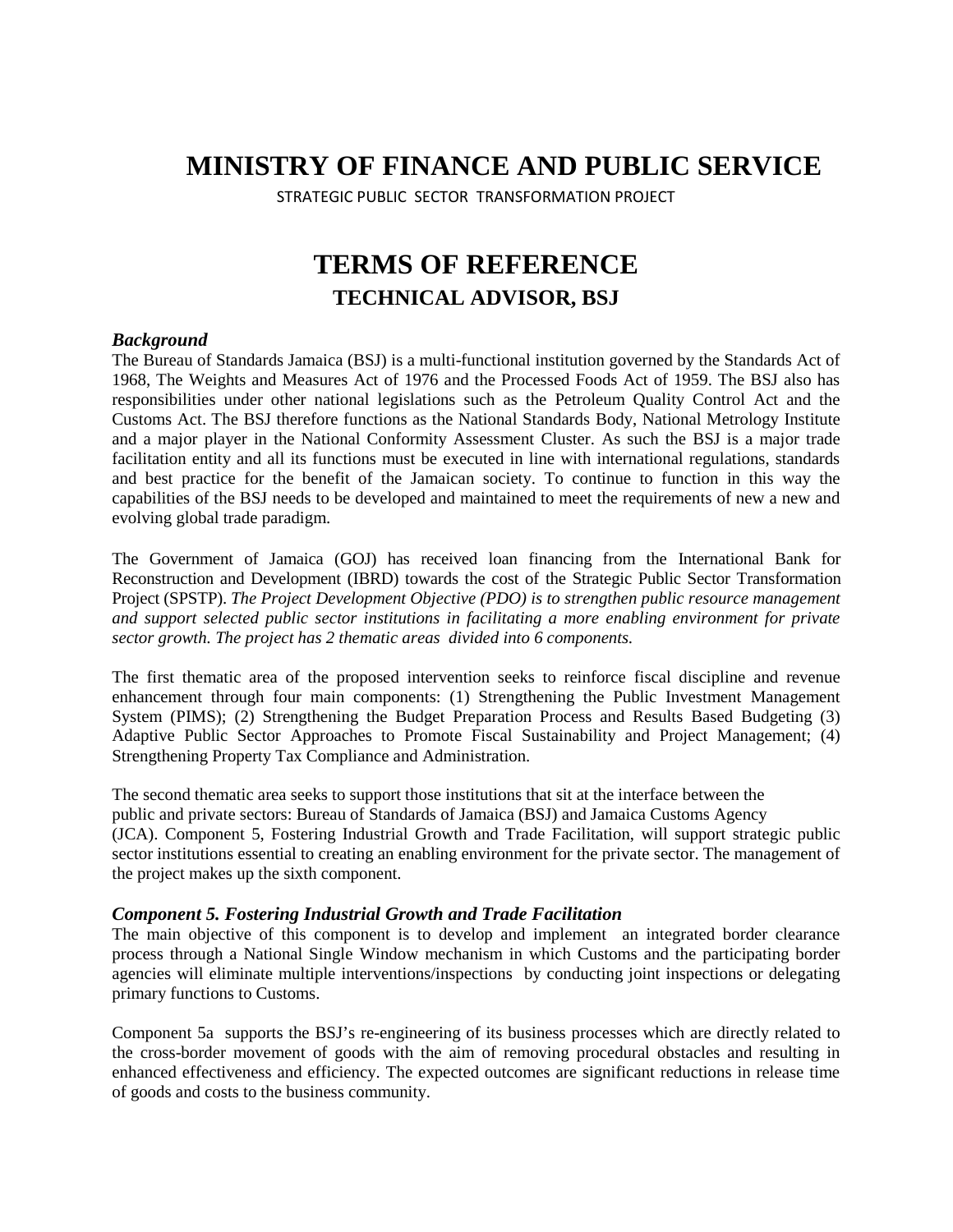Under this component, the Regulatory Division has been separated from the BSJ by Cabinet Decision #403/MIIC 25/2015 to become the new National Compliance and Regulatory Authority (NCRA). This change will enable the BSJ to assume a role of service provider in facilitating trade and the development of industry. It is proposed that the NCRA will however continue to utilize the corporate services of Finance and Accounting, Human Resources Management, Facilities Management, Legal and ICT provided by the BSJ.

## *Support for the National Metrology Institute*

An important part of the support being provided to the BSJ under component 5a of the project is the funding of the development and improvement of Jamaica's metrology capabilities to obtain international recognition and thereby be better able to facilitate trade and the overall development of Jamaica's economy. The environmental conditions under which National measurement standards are kept and national traceability measurements executed are of critical importance in the process to obtain international recognition of Jamaica's Calibration and Measurement Capabilities. In this regard, the BSJ has not been able to consistently maintain the required stringent control of the environmental conditions in 2 of its main National Measurement Laboratories and so international recognition at the desired level has eluded Jamaica for some time.

Because of this dire need, the project is supporting a contract for the Design, Supply and Installation of a state-of-the-art Environmental Control System for the National Mass and Dimensional Metrology Laboratories. The execution of this contract will be a highly technical exercise and the Government of Jamaica seeks to identify a suitably qualified Technical Advisor to provide advice, for the benefit of the government, on the technical aspects of the execution of the contract.

## *Purpose of the Consultancy*

The purpose of the consultancy is to help to ensure that the contractor delivers the project according to specifications by providing oversight on behalf of, and advice to the Government on the execution of the technical aspects of the contract for the Design, Supply and Installation of the Environmental Control Systems for the Mass and Dimensions Laboratories at the Bureau of Standards Jamaica

## *Scope of Services*

Reporting to the Technical Coordinator for Component 5a and the BSJ Director of Engineering, the Technical Advisor is required to:

- (a) Provide advice on the technical proposal of the successful bidder
- (b) Review and reconcile the successful Bid for the design, supply and installation of the Laboratory Environmental Control System with the Technical Specifications provided.
- (c) Provide written advice on the:
	- (i) reconciliation of any differences between Technical Specifications and Bid Proposal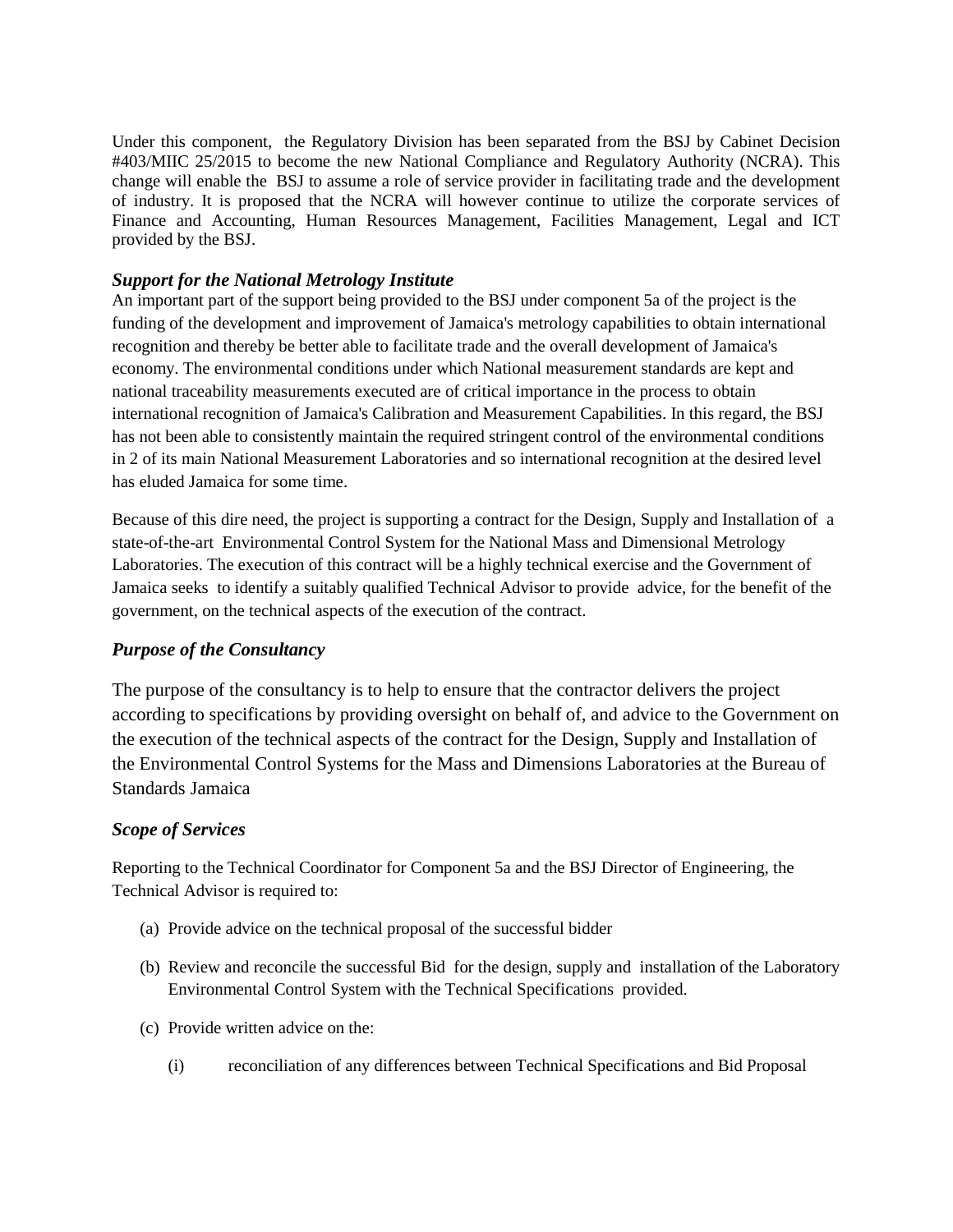- (ii) implications for the laboratory environments, of implementing changes to the technical specifications
- (iii) assessment of possible solutions to problems which may occur during the implementation schedule and which may have implications for the technical specifications of the installed system
- (d) Advise the Technical Coordinator on the contents of the contract with the successful bidder
- (e) Develop, and provide to the Technical Coordinator and the BSJ Director of Engineering, a list of the critical inspection and decision points as well as inspection criteria to be used during the execution of the contractor's implementation schedule
- (f) Act on behalf of the Technical Coordinator in providing advice to the contractor and the BSJ team during the preparation and execution of the contractor's work schedule including:
	- (i) review of work schedule and make necessary technical input
	- (ii) review reports from the contractor and make technical input as necessary
	- (iii) be available for site meeting discussion on any technical matter considered to be critical to the success of the project and prepare technical briefing
- (g) be available for any BSJ Working Group discussion on matters critical to the successful implementation of the project.
- (h) Advise the Technical Coordinator and the BSJ Director of Engineering on the works to be executed by BSJ in preparation for the installation of the environmental control system
- (i) Work with the BSJ Facilities Management team and prepare plan for the for execution of the preparatory works by the BSJ
- (j) Coordinate with the BSJ to ensure that all preparatory works are completed in time to allow for on-time installation work by the contractor.
- (k) Provide a written report on the execution of each scheduled inspection during the contract execution
- (l) Observe, document and report to the Technical Coordinator and the BSJ Director of Engineering on the Commissioning and Accredited testing of the laboratories.
- (m) Provide a final written report on the installation of the system

### **Qualifications of Consultant**

The consultant shall be a professional electrical/mechanical engineer, registered in Jamaica with at least a Bachelor's Degree in Engineering and possess verifiable experience as detailed below:

(i) at least 10 years experience in the installation and operation of HVAC systems